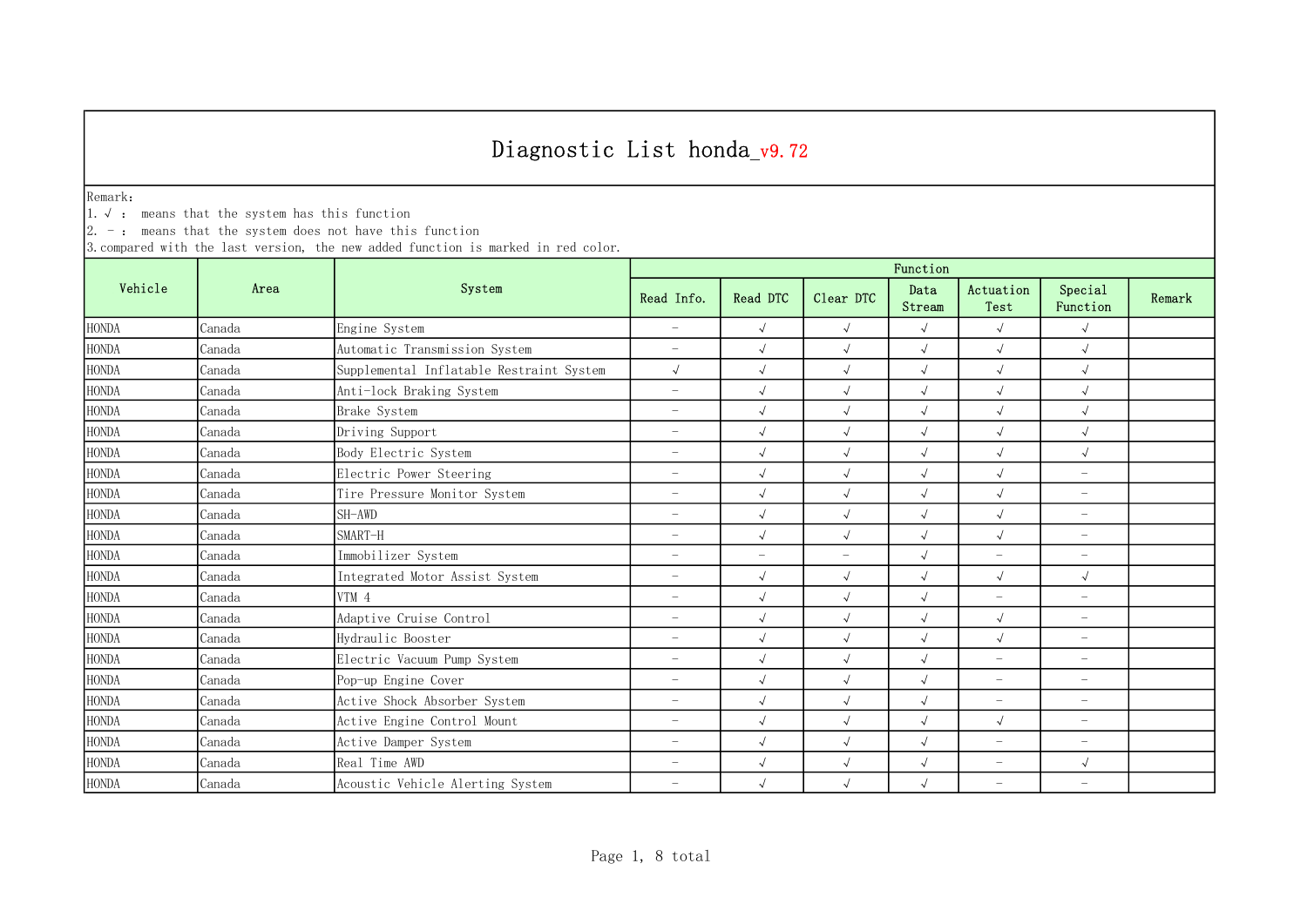Remark:

1.√ : means that the system has this function

 $2. -:$  means that the system does not have this function

|                        |        | System                                   | Function                 |            |                          |                          |                          |                          |        |  |
|------------------------|--------|------------------------------------------|--------------------------|------------|--------------------------|--------------------------|--------------------------|--------------------------|--------|--|
| Vehicle                | Area   |                                          | Read Info.               | Read DTC   | Clear DTC                | Data<br>Stream           | Actuation<br>Test        | Special<br>Function      | Remark |  |
| <b>HONDA</b>           | Canada | CAN Gateway                              | $\overline{\phantom{a}}$ | $\sqrt{ }$ | $\sqrt{ }$               | $\overline{\phantom{a}}$ | $\overline{\phantom{a}}$ | $\equiv$                 |        |  |
| <b>HONDA</b>           | Canada | Precision All Wheel Steer                | $\overline{\phantom{m}}$ | $\sqrt{2}$ | $\sqrt{ }$               | $\sqrt{ }$               | $\sqrt{ }$               | $\sqrt{ }$               |        |  |
| <b>HONDA</b>           | Canada | <b>EDLC</b>                              | $\overline{\phantom{m}}$ | $\sqrt{2}$ | $\sqrt{ }$               | $\sqrt{ }$               | $\sqrt{ }$               | $\overline{\phantom{m}}$ |        |  |
| <b>HONDA</b>           | Canada | R/C ENG Starter                          | $\overline{\phantom{0}}$ | $-$        | $\overline{\phantom{m}}$ | $\sqrt{2}$               | $\overline{\phantom{m}}$ | $\overline{\phantom{m}}$ |        |  |
| $\operatorname{HONDA}$ | Canada | <b>SVT</b>                               | $\overline{\phantom{0}}$ | $\sqrt{2}$ | $\sqrt{ }$               | $\sqrt{2}$               | $\sqrt{ }$               | $\sqrt{ }$               |        |  |
| <b>HONDA</b>           | Europ  | Engine System                            | $\overline{\phantom{0}}$ | $\sqrt{2}$ | $\sqrt{ }$               | $\sqrt{ }$               | $\sqrt{ }$               | $\sqrt{ }$               |        |  |
| $\operatorname{HONDA}$ | Europ  | Automatic Transmission System            | $\overline{\phantom{0}}$ | $\sqrt{2}$ | $\sqrt{ }$               | $\sqrt{2}$               | $\sqrt{ }$               | $\sqrt{ }$               |        |  |
| <b>HONDA</b>           | Europ  | Supplemental Inflatable Restraint System | $\sqrt{ }$               | $\sqrt{2}$ | $\sqrt{ }$               | $\sqrt{ }$               | $\sqrt{}$                | $\sqrt{ }$               |        |  |
| <b>HONDA</b>           | Europ  | Anti-lock Braking System                 | $\overline{\phantom{m}}$ | $\sqrt{2}$ | $\sqrt{ }$               | $\sqrt{ }$               | $\sqrt{ }$               | $\sqrt{ }$               |        |  |
| <b>HONDA</b>           | Europ  | Body Electric System                     | $\overline{\phantom{0}}$ | $\sqrt{2}$ | $\sqrt{ }$               | $\sqrt{ }$               | $\sqrt{}$                | $\sqrt{ }$               |        |  |
| <b>HONDA</b>           | Europ  | Electric Power Steering                  | $\overline{\phantom{m}}$ | $\sqrt{2}$ | $\sqrt{ }$               | $\sqrt{ }$               | $\sqrt{ }$               | $\overline{\phantom{a}}$ |        |  |
| $\operatorname{HONDA}$ | Europ  | Tire Pressure Monitor System             | $\overline{\phantom{m}}$ | $\sqrt{2}$ | $\sqrt{ }$               | $\sqrt{ }$               | $\sqrt{ }$               | $\overline{\phantom{m}}$ |        |  |
| <b>HONDA</b>           | Europ  | SH-AWD                                   | $\overline{\phantom{m}}$ | $\sqrt{2}$ | $\sqrt{ }$               | $\sqrt{2}$               | $\sqrt{ }$               | $\overline{\phantom{m}}$ |        |  |
| <b>HONDA</b>           | Europ  | SMART-H                                  | $\overline{\phantom{m}}$ | $\sqrt{2}$ | $\sqrt{ }$               | $\sqrt{ }$               | $\sqrt{ }$               | $\overline{\phantom{m}}$ |        |  |
| <b>HONDA</b>           | Europ  | Immobilizer System                       | $\overline{\phantom{0}}$ | $-$        | $\overline{\phantom{m}}$ | $\sqrt{ }$               | $\overline{\phantom{m}}$ | $\overline{\phantom{m}}$ |        |  |
| $\operatorname{HONDA}$ | Europ  | Integrated Motor Assist System           | $\overline{\phantom{0}}$ | $\sqrt{ }$ | $\sqrt{ }$               | $\sqrt{ }$               | $\sqrt{ }$               | $\sqrt{ }$               |        |  |
| <b>HONDA</b>           | Europ  | VTM 4                                    | $\overline{\phantom{0}}$ | $\sqrt{2}$ | $\sqrt{ }$               | $\sqrt{ }$               | $\overline{\phantom{0}}$ | $\overline{\phantom{0}}$ |        |  |
| <b>HONDA</b>           | Europ  | Adaptive Cruise Control                  | $\overline{\phantom{0}}$ | $\sqrt{2}$ | $\sqrt{ }$               | $\sqrt{2}$               | $\sqrt{ }$               | $\qquad \qquad -$        |        |  |
| <b>HONDA</b>           | Europ  | Hydraulic Booster                        | $\overline{\phantom{m}}$ | $\sqrt{2}$ | $\sqrt{ }$               | $\sqrt{ }$               | $\sqrt{}$                | $\overline{\phantom{m}}$ |        |  |
| <b>HONDA</b>           | Europ  | Electric Vacuum Pump System              | $\overline{\phantom{m}}$ | $\sqrt{2}$ | $\sqrt{ }$               | $\sqrt{ }$               | $\equiv$                 | $\overline{\phantom{m}}$ |        |  |
| <b>HONDA</b>           | Europ  | Pop-up Engine Cover                      | $\overline{\phantom{0}}$ | $\sqrt{2}$ | $\sqrt{ }$               | $\sqrt{ }$               | $\overline{\phantom{m}}$ | $\overline{\phantom{m}}$ |        |  |
| <b>HONDA</b>           | Europ  | Active Shock Absorber System             | $\overline{\phantom{m}}$ | $\sqrt{}$  | $\sqrt{ }$               | $\sqrt{ }$               | $\overline{\phantom{m}}$ | $\overline{\phantom{m}}$ |        |  |
| <b>HONDA</b>           | Europ  | Brake System                             | $\overline{\phantom{m}}$ | $\sqrt{2}$ | $\sqrt{ }$               | $\sqrt{ }$               | $\sqrt{ }$               | $\sqrt{ }$               |        |  |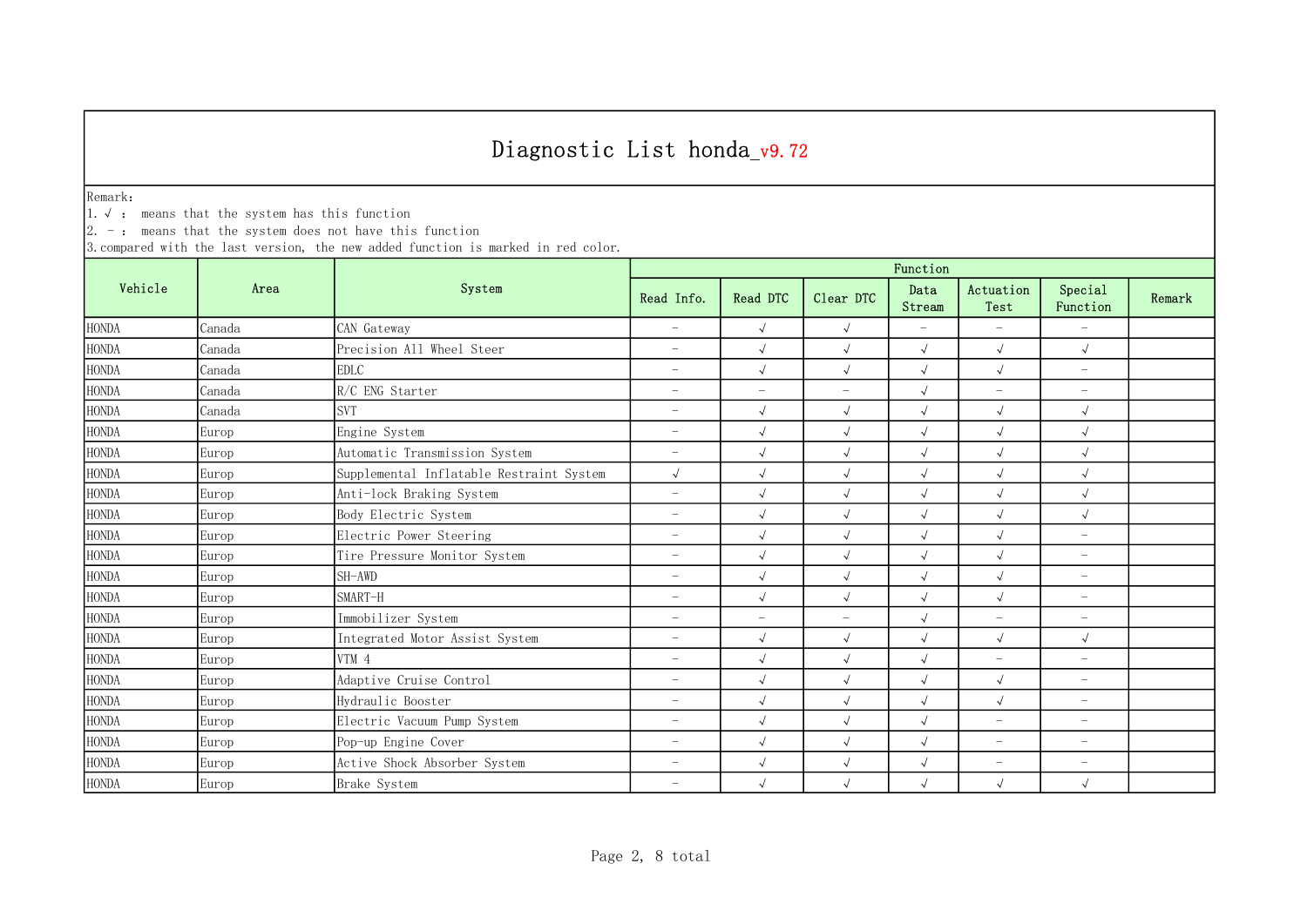Remark:

1.√ : means that the system has this function

 $2. -:$  means that the system does not have this function

|              |         | System                                   | Function                 |                          |                          |                          |                          |                          |        |  |
|--------------|---------|------------------------------------------|--------------------------|--------------------------|--------------------------|--------------------------|--------------------------|--------------------------|--------|--|
| Vehicle      | Area    |                                          | Read Info.               | Read DTC                 | Clear DTC                | Data<br>Stream           | Actuation<br>Test        | Special<br>Function      | Remark |  |
| <b>HONDA</b> | Europ   | Driving Support                          | $\overline{\phantom{m}}$ | $\sqrt{ }$               | $\sqrt{ }$               | $\sqrt{ }$               | $\sqrt{ }$               | $\sqrt{ }$               |        |  |
| <b>HONDA</b> | Europ   | Active Damper System                     | $\overline{\phantom{m}}$ | $\sqrt{ }$               | $\sqrt{ }$               | $\sqrt{ }$               | $\overline{\phantom{m}}$ | $\overline{\phantom{0}}$ |        |  |
| <b>HONDA</b> | Europ   | Real Time AWD                            | $\overline{\phantom{0}}$ | $\sqrt{2}$               | $\sqrt{ }$               | $\sqrt{ }$               | $\overline{\phantom{m}}$ | $\sqrt{2}$               |        |  |
| <b>HONDA</b> | Europ   | Acoustic Vehicle Alerting System         | $\overline{\phantom{m}}$ | $\sqrt{ }$               | $\sqrt{ }$               | $\sqrt{2}$               | $\overline{\phantom{m}}$ | $\overline{\phantom{0}}$ |        |  |
| <b>HONDA</b> | Europ   | CAN Gateway                              | $\overline{\phantom{0}}$ | $\sqrt{2}$               | $\sqrt{ }$               | $\overline{\phantom{0}}$ | $\overline{\phantom{m}}$ | $\overline{\phantom{m}}$ |        |  |
| <b>HONDA</b> | Europ   | Precision All Wheel Steer                | $\overline{\phantom{0}}$ | $\sqrt{ }$               | $\sqrt{ }$               | $\sqrt{ }$               | $\sqrt{ }$               | $\sqrt{ }$               |        |  |
| <b>HONDA</b> | Europ   | <b>EDLC</b>                              | $\overline{\phantom{0}}$ | $\sqrt{2}$               | $\sqrt{ }$               | $\sqrt{ }$               | $\sqrt{ }$               | $\overline{a}$           |        |  |
| <b>HONDA</b> | Europ   | Active Engine Control Mount              | $\overline{\phantom{0}}$ | $\sqrt{2}$               | $\sqrt{ }$               | $\sqrt{ }$               | $\sqrt{ }$               | $\overline{\phantom{0}}$ |        |  |
| <b>HONDA</b> | Europ   | 4ws                                      | $\overline{\phantom{0}}$ | $\sqrt{2}$               | $\sqrt{ }$               | $\sqrt{ }$               | $\sqrt{ }$               | $\sqrt{2}$               |        |  |
| <b>HONDA</b> | Europ   | $\operatorname{i--Shift}$                | $\overline{\phantom{0}}$ | $\sqrt{ }$               | $\sqrt{ }$               | $\sqrt{ }$               | $\overline{\phantom{0}}$ | $\overline{a}$           |        |  |
| <b>HONDA</b> | Europ   | <b>SVT</b>                               | $\overline{\phantom{0}}$ | $\sqrt{ }$               | $\sqrt{ }$               | $\sqrt{ }$               | $\overline{\phantom{a}}$ | $\overline{\phantom{0}}$ |        |  |
| <b>HONDA</b> | General | Engine System                            | $\overline{\phantom{0}}$ | $\sqrt{ }$               | $\sqrt{ }$               | $\sqrt{ }$               | $\sqrt{ }$               | $\sqrt{ }$               |        |  |
| <b>HONDA</b> | General | Automatic Transmission System            | $\overline{\phantom{m}}$ | $\sqrt{ }$               | $\sqrt{ }$               | $\sqrt{ }$               | $\sqrt{ }$               | $\sqrt{ }$               |        |  |
| <b>HONDA</b> | General | Supplemental Inflatable Restraint System | $\sqrt{ }$               | $\sqrt{2}$               | $\sqrt{ }$               | $\sqrt{2}$               | $\sqrt{ }$               | $\sqrt{ }$               |        |  |
| <b>HONDA</b> | General | Anti-lock Braking System                 | $\overline{\phantom{0}}$ | $\sqrt{ }$               | $\sqrt{ }$               | $\sqrt{2}$               | $\sqrt{ }$               | $\sqrt{ }$               |        |  |
| <b>HONDA</b> | General | Body Electric System                     | $\overline{\phantom{0}}$ | $\sqrt{ }$               | $\sqrt{ }$               | $\sqrt{ }$               | $\sqrt{ }$               | $\sqrt{ }$               |        |  |
| <b>HONDA</b> | General | Electric Power Steering                  | $\overline{\phantom{0}}$ | $\sqrt{ }$               | $\sqrt{ }$               | $\sqrt{ }$               | $\sqrt{ }$               | $\overline{\phantom{0}}$ |        |  |
| <b>HONDA</b> | General | Tire Pressure Monitor System             | $\overline{\phantom{0}}$ | $\sqrt{2}$               | $\sqrt{ }$               | $\sqrt{ }$               | $\sqrt{ }$               | $\overline{\phantom{0}}$ |        |  |
| <b>HONDA</b> | General | SH-AWD                                   | $\overline{\phantom{0}}$ | $\sqrt{2}$               | $\sqrt{ }$               | $\sqrt{ }$               | $\sqrt{ }$               | $\overline{\phantom{0}}$ |        |  |
| <b>HONDA</b> | General | SMART-H                                  | $\overline{\phantom{0}}$ | $\sqrt{ }$               | $\sqrt{ }$               | $\sqrt{ }$               | $\sqrt{ }$               | $\overline{a}$           |        |  |
| <b>HONDA</b> | Genera1 | Immobilizer System                       | $\overline{\phantom{0}}$ | $\overline{\phantom{0}}$ | $\overline{\phantom{m}}$ | $\sqrt{ }$               | $\equiv$                 | $\overline{\phantom{0}}$ |        |  |
| <b>HONDA</b> | General | Integrated Motor Assist System           | $\overline{\phantom{0}}$ | $\sqrt{ }$               | $\sqrt{ }$               | $\sqrt{ }$               | $\sqrt{ }$               | $\sqrt{ }$               |        |  |
| <b>HONDA</b> | General | VTM 4                                    | $\overline{\phantom{0}}$ | $\sqrt{ }$               | $\sqrt{ }$               | $\sqrt{ }$               | $\overline{\phantom{a}}$ | $\overline{\phantom{0}}$ |        |  |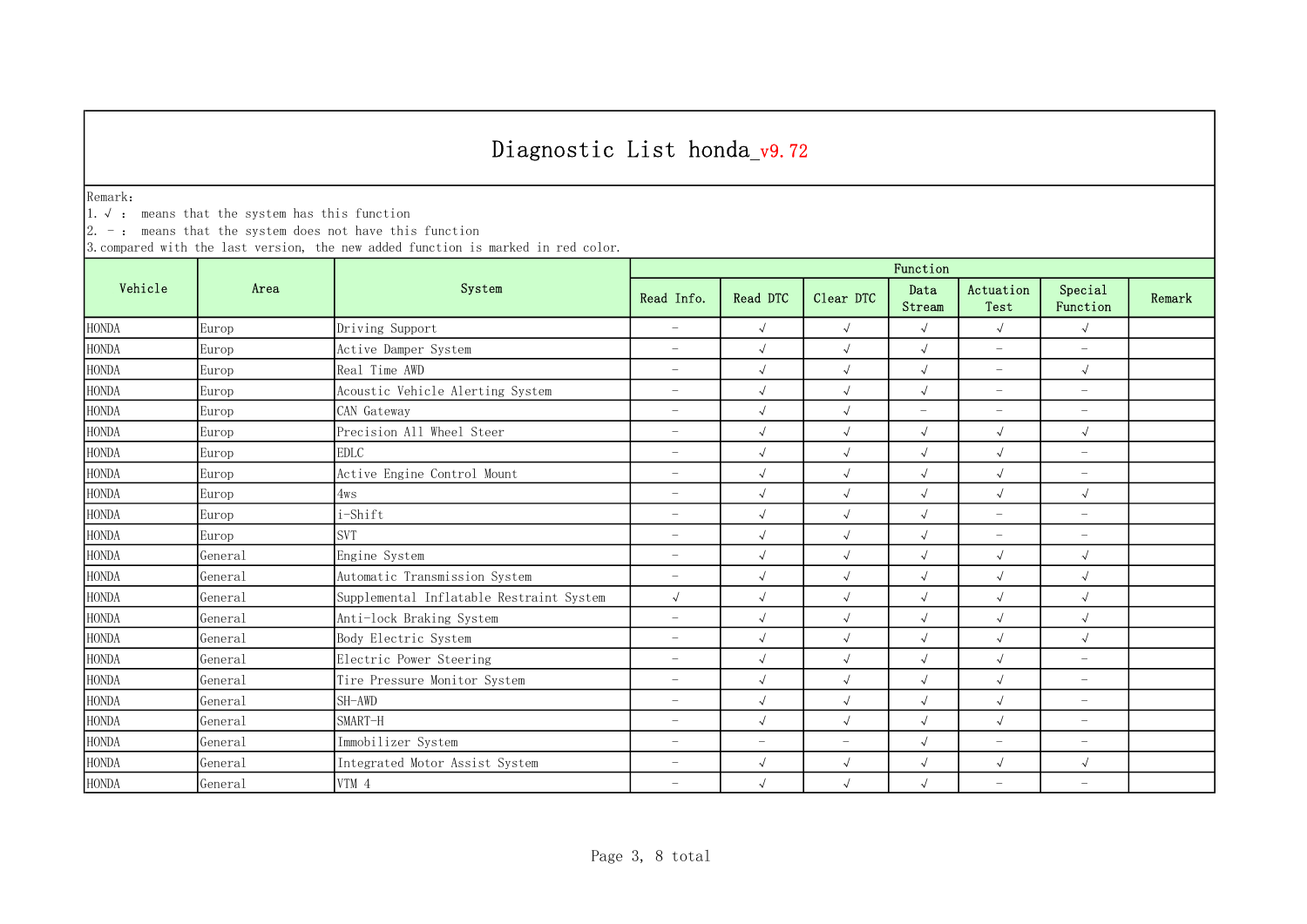Remark:

1.√ : means that the system has this function

 $2. -:$  means that the system does not have this function

|              |                     | System                                   | Function                 |                          |                          |                          |                          |                          |        |  |
|--------------|---------------------|------------------------------------------|--------------------------|--------------------------|--------------------------|--------------------------|--------------------------|--------------------------|--------|--|
| Vehicle      | Area                |                                          | Read Info.               | Read DTC                 | Clear DTC                | Data<br>Stream           | Actuation<br>Test        | Special<br>Function      | Remark |  |
| <b>HONDA</b> | General             | Adaptive Cruise Control                  | $\overline{\phantom{0}}$ | $\sqrt{ }$               | $\sqrt{ }$               | $\sqrt{ }$               | $\sqrt{ }$               | $\overline{\phantom{a}}$ |        |  |
| <b>HONDA</b> | General             | Hydraulic Booster                        | $\overline{\phantom{0}}$ | $\sqrt{ }$               | $\sqrt{ }$               | $\sqrt{ }$               | $\sqrt{ }$               | $\overline{\phantom{0}}$ |        |  |
| <b>HONDA</b> | General             | Electric Vacuum Pump System              | $\overline{\phantom{0}}$ | $\sqrt{ }$               | $\sqrt{ }$               | $\sqrt{ }$               | $\equiv$                 | $\overline{\phantom{0}}$ |        |  |
| <b>HONDA</b> | General             | Pop-up Engine Cover                      | $\overline{\phantom{m}}$ | $\sqrt{ }$               | $\sqrt{ }$               | $\sqrt{ }$               | $\overline{\phantom{a}}$ | $\overline{\phantom{0}}$ |        |  |
| <b>HONDA</b> | General             | Active Shock Absorber System             | $\overline{\phantom{m}}$ | $\sqrt{ }$               |                          | $\sqrt{}$                | $\overline{\phantom{m}}$ | $\overline{\phantom{0}}$ |        |  |
| <b>HONDA</b> | Genera <sub>1</sub> | Active Engine Control Mount              | $\overline{\phantom{m}}$ | $\sqrt{ }$               | $\sqrt{ }$               | $\sqrt{ }$               | $\sqrt{ }$               | $\overline{\phantom{a}}$ |        |  |
| <b>HONDA</b> | General             | Brake System                             | $\overline{\phantom{0}}$ | $\sqrt{2}$               | $\sqrt{ }$               | $\sqrt{ }$               | $\sqrt{ }$               | $\sqrt{ }$               |        |  |
| <b>HONDA</b> | General             | Driving Support                          | $\overline{\phantom{0}}$ | $\sqrt{ }$               | $\sqrt{ }$               | $\sqrt{2}$               | $\sqrt{ }$               | $\sqrt{2}$               |        |  |
| <b>HONDA</b> | General             | Active Damper System                     | $\overline{\phantom{0}}$ | $\sqrt{2}$               | $\sqrt{ }$               | $\sqrt{ }$               | $\sim$                   | $\overline{\phantom{0}}$ |        |  |
| <b>HONDA</b> | General             | Real Time AWD                            | $\overline{\phantom{0}}$ | $\sqrt{ }$               | $\sqrt{}$                | $\sqrt{ }$               | $\overline{\phantom{m}}$ | $\sqrt{2}$               |        |  |
| <b>HONDA</b> | General             | Acoustic Vehicle Alerting System         | $\overline{\phantom{0}}$ | $\sqrt{ }$               | $\sqrt{ }$               | $\sqrt{ }$               | $\overline{\phantom{m}}$ | $\overline{\phantom{0}}$ |        |  |
| <b>HONDA</b> | General             | CAN Gateway                              | $\overline{\phantom{0}}$ | $\sqrt{ }$               | $\sqrt{ }$               | $\overline{\phantom{a}}$ | $\overline{\phantom{a}}$ | $\overline{a}$           |        |  |
| <b>HONDA</b> | General             | Precision All Wheel Steer                | $\overline{\phantom{0}}$ | $\sqrt{ }$               | $\sqrt{ }$               | $\sqrt{ }$               | $\sqrt{ }$               | $\sqrt{ }$               |        |  |
| <b>HONDA</b> | General             | <b>EDLC</b>                              | $\overline{\phantom{0}}$ | $\sqrt{2}$               | $\sqrt{ }$               | $\sqrt{ }$               | $\sqrt{ }$               | $\overline{\phantom{0}}$ |        |  |
| <b>HONDA</b> | General             | Active Engine Control Mount              | $\overline{\phantom{m}}$ | $\sqrt{2}$               | $\sqrt{ }$               | $\sqrt{ }$               | $\sqrt{ }$               | $\overline{\phantom{0}}$ |        |  |
| <b>HONDA</b> | General             | 4ws                                      | $\overline{\phantom{0}}$ | $\sqrt{2}$               | $\sqrt{ }$               | $\sqrt{2}$               | $\sqrt{ }$               | $\sqrt{ }$               |        |  |
| <b>HONDA</b> | General             | R/C ENG Starter                          | $\overline{\phantom{m}}$ | $\overline{\phantom{0}}$ | $\overline{\phantom{m}}$ | $\sqrt{ }$               | $\overline{\phantom{m}}$ | $\overline{\phantom{0}}$ |        |  |
| <b>HONDA</b> | General             | <b>SVT</b>                               | $\overline{\phantom{0}}$ | $\sqrt{ }$               | $\sqrt{ }$               | $\sqrt{ }$               | $\overline{\phantom{a}}$ | $\overline{\phantom{0}}$ |        |  |
| <b>HONDA</b> | Japan               | Engine System                            | $\overline{\phantom{0}}$ | $\sqrt{ }$               | $\sqrt{ }$               | $\sqrt{ }$               | $\sqrt{ }$               | $\sqrt{ }$               |        |  |
| <b>HONDA</b> | Japan               | Automatic Transmission System            | $\overline{\phantom{0}}$ | $\sqrt{2}$               | $\sqrt{ }$               | $\sqrt{ }$               | $\sqrt{ }$               | $\sqrt{2}$               |        |  |
| <b>HONDA</b> | Japan               | Supplemental Inflatable Restraint System | $\sqrt{ }$               | $\sqrt{ }$               | $\sqrt{ }$               | $\sqrt{ }$               | $\sqrt{ }$               | $\sqrt{2}$               |        |  |
| <b>HONDA</b> | Japan               | Anti-lock Braking System                 | $\overline{\phantom{0}}$ | $\sqrt{ }$               | $\sqrt{ }$               | $\sqrt{ }$               | $\sqrt{ }$               | $\sqrt{ }$               |        |  |
| <b>HONDA</b> | Japan               | Body Electric System                     | $\overline{\phantom{0}}$ | $\sqrt{ }$               | $\sqrt{ }$               | $\sqrt{ }$               | $\sqrt{ }$               | $\sqrt{ }$               |        |  |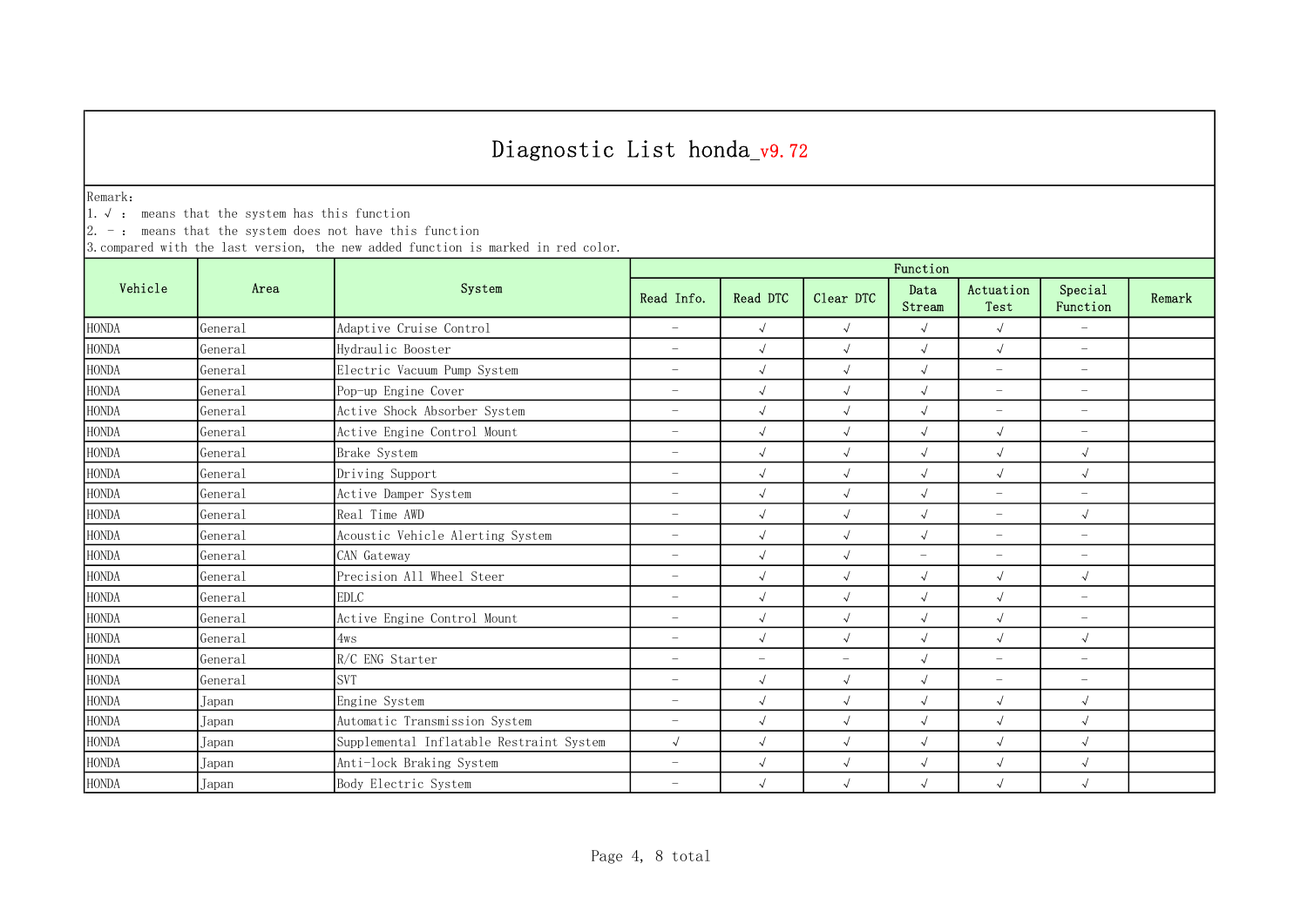Remark:

1.√ : means that the system has this function

 $2. -:$  means that the system does not have this function

|              |       | System                           | Function                 |                          |                          |                          |                          |                          |        |  |
|--------------|-------|----------------------------------|--------------------------|--------------------------|--------------------------|--------------------------|--------------------------|--------------------------|--------|--|
| Vehicle      | Area  |                                  | Read Info.               | Read DTC                 | Clear DTC                | Data<br>Stream           | Actuation<br>Test        | Special<br>Function      | Remark |  |
| <b>HONDA</b> | Japan | Electric Power Steering          | $\overline{\phantom{a}}$ | $\sqrt{ }$               | $\sqrt{ }$               | $\sqrt{ }$               | $\sqrt{ }$               | $\equiv$                 |        |  |
| <b>HONDA</b> | Japan | Tire Pressure Monitor System     | $\overline{\phantom{0}}$ | $\sqrt{ }$               | $\sqrt{ }$               | $\sqrt{ }$               | $\sqrt{ }$               | $\overline{\phantom{0}}$ |        |  |
| <b>HONDA</b> | Japan | SH-AWD                           | $\overline{\phantom{0}}$ | $\sqrt{2}$               | $\sqrt{ }$               | $\sqrt{ }$               | $\sqrt{ }$               | $\overline{\phantom{0}}$ |        |  |
| <b>HONDA</b> | Japan | SMART-H                          | $\overline{\phantom{0}}$ | $\sqrt{2}$               | $\sqrt{ }$               | $\sqrt{ }$               | $\sqrt{ }$               | $\overline{\phantom{a}}$ |        |  |
| <b>HONDA</b> | Japan | Immobilizer System               | $\overline{\phantom{m}}$ | $\overline{\phantom{0}}$ | $\overline{\phantom{m}}$ | $\sqrt{2}$               | $\overline{\phantom{m}}$ | $\overline{\phantom{0}}$ |        |  |
| <b>HONDA</b> | Japan | Integrated Motor Assist System   | $\overline{\phantom{0}}$ | $\sqrt{ }$               | $\sqrt{ }$               | $\sqrt{ }$               | $\sqrt{ }$               | $\sqrt{ }$               |        |  |
| <b>HONDA</b> | Japan | VTM 4                            | $\overline{\phantom{0}}$ | $\sqrt{2}$               | $\sqrt{ }$               | $\sqrt{ }$               | $\overline{\phantom{a}}$ | $\overline{\phantom{0}}$ |        |  |
| <b>HONDA</b> | Japan | Adaptive Cruise Control          | $\overline{\phantom{0}}$ | $\sqrt{ }$               | $\sqrt{ }$               | $\sqrt{ }$               | $\sqrt{ }$               | $\overline{\phantom{0}}$ |        |  |
| <b>HONDA</b> | Japan | Hydraulic Booster                | $\overline{\phantom{0}}$ | $\sqrt{2}$               | $\sqrt{ }$               | $\sqrt{ }$               | $\sqrt{ }$               | $\equiv$                 |        |  |
| <b>HONDA</b> | Japan | Electric Vacuum Pump System      | $\overline{\phantom{0}}$ | $\sqrt{ }$               | $\sqrt{ }$               | $\sqrt{ }$               | $\equiv$                 | $\overline{\phantom{0}}$ |        |  |
| <b>HONDA</b> | Japan | Pop-up Engine Cover              | $\overline{\phantom{0}}$ | $\sqrt{ }$               | $\sqrt{ }$               | $\sqrt{ }$               | $\overline{\phantom{m}}$ | $\overline{\phantom{0}}$ |        |  |
| <b>HONDA</b> | Japan | Active Shock Absorber System     | $\overline{\phantom{0}}$ | $\sqrt{ }$               | $\sqrt{ }$               | $\sqrt{ }$               | $\overline{\phantom{a}}$ | $\overline{\phantom{0}}$ |        |  |
| <b>HONDA</b> | Japan | Active Engine Control Mount      | $\overline{\phantom{0}}$ | $\sqrt{ }$               | $\sqrt{ }$               | $\sqrt{ }$               | $\sqrt{ }$               | $\overline{\phantom{0}}$ |        |  |
| <b>HONDA</b> | Japan | Brake System                     | $\overline{\phantom{m}}$ | $\sqrt{2}$               | $\sqrt{ }$               | $\sqrt{ }$               | $\sqrt{ }$               | $\sqrt{ }$               |        |  |
| <b>HONDA</b> | Japan | Driving Support                  | $\overline{\phantom{m}}$ | $\sqrt{ }$               | $\sqrt{ }$               | $\sqrt{ }$               | $\sqrt{ }$               | $\sqrt{2}$               |        |  |
| <b>HONDA</b> | Japan | Active Damper System             | $\overline{\phantom{0}}$ | $\sqrt{2}$               | $\sqrt{ }$               | $\sqrt{2}$               | $\overline{\phantom{m}}$ | $\overline{\phantom{0}}$ |        |  |
| <b>HONDA</b> | Japan | Real Time AWD                    | $\overline{\phantom{0}}$ | $\sqrt{ }$               | $\sqrt{ }$               | $\sqrt{ }$               | $\overline{\phantom{m}}$ | $\sqrt{ }$               |        |  |
| <b>HONDA</b> | Japan | Acoustic Vehicle Alerting System | $\overline{\phantom{0}}$ | $\sqrt{2}$               | $\sqrt{ }$               | $\sqrt{ }$               | $\overline{\phantom{0}}$ | $\overline{\phantom{0}}$ |        |  |
| <b>HONDA</b> | Japan | CAN Gateway                      | $\overline{\phantom{0}}$ | $\sqrt{ }$               | $\sqrt{ }$               | $\overline{\phantom{a}}$ | $\overline{\phantom{a}}$ | $\overline{\phantom{0}}$ |        |  |
| <b>HONDA</b> | Japan | Precision All Wheel Steer        | $\overline{\phantom{0}}$ | $\sqrt{2}$               | $\sqrt{ }$               | $\sqrt{ }$               | $\sqrt{ }$               | $\sqrt{2}$               |        |  |
| <b>HONDA</b> | Japan | <b>EDLC</b>                      | $\overline{\phantom{0}}$ | $\sqrt{ }$               | $\sqrt{ }$               | $\sqrt{ }$               | $\sqrt{}$                | $\overline{\phantom{0}}$ |        |  |
| <b>HONDA</b> | Japan | Active Engine Control Mount      | $\overline{\phantom{0}}$ | $\sqrt{ }$               | $\sqrt{ }$               | $\sqrt{ }$               | $\sqrt{ }$               | $\overline{\phantom{0}}$ |        |  |
| <b>HONDA</b> | Japan | 4ws                              | $\overline{\phantom{0}}$ | $\sqrt{ }$               | $\sqrt{}$                | $\sqrt{ }$               | $\sqrt{ }$               | $\sqrt{ }$               |        |  |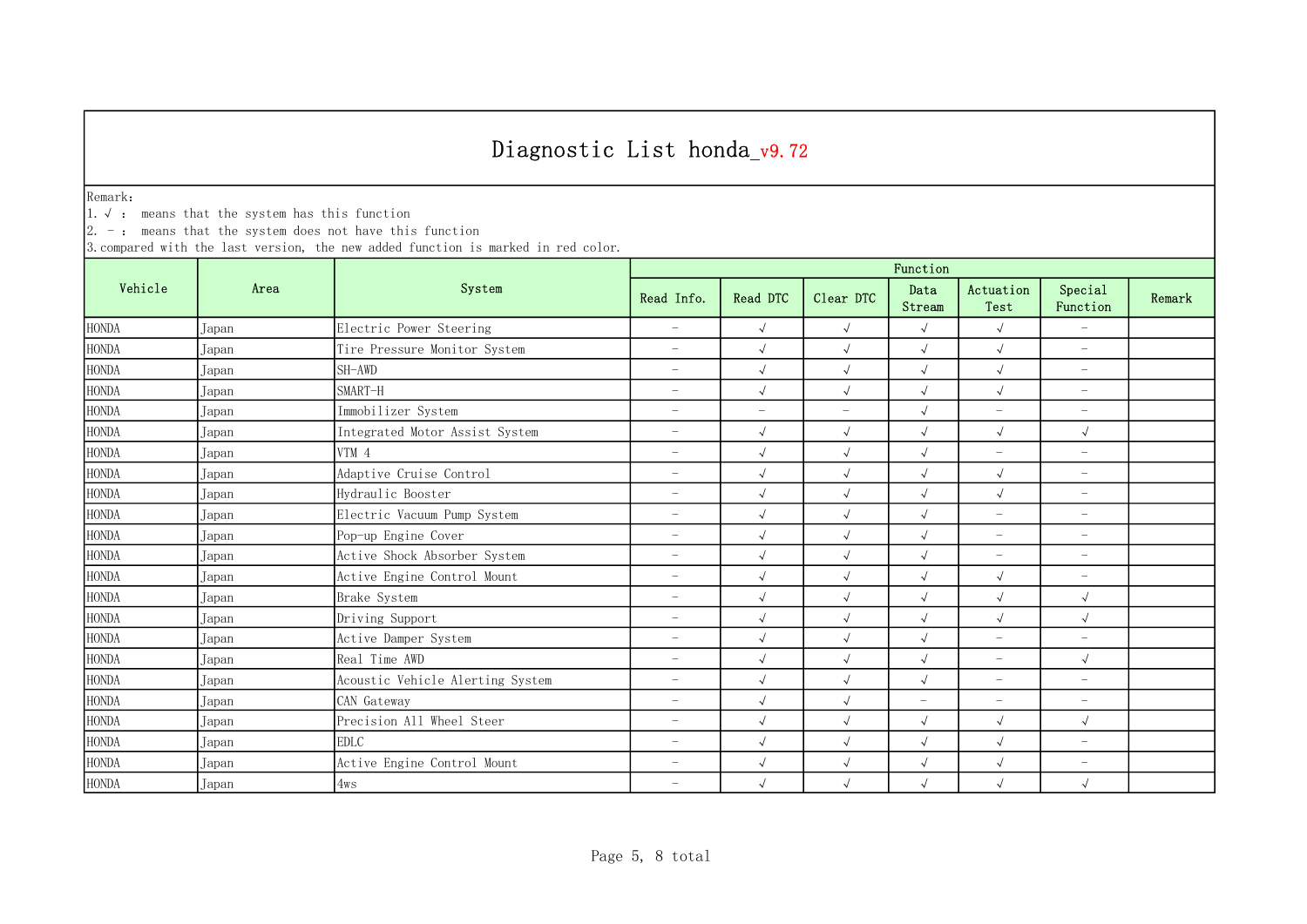Remark:

1.√ : means that the system has this function

 $2. -:$  means that the system does not have this function

|              | Area          | System                                   | Function                 |                          |                          |                |                          |                          |        |  |
|--------------|---------------|------------------------------------------|--------------------------|--------------------------|--------------------------|----------------|--------------------------|--------------------------|--------|--|
| Vehicle      |               |                                          | Read Info.               | Read DTC                 | Clear DTC                | Data<br>Stream | Actuation<br>Test        | Special<br>Function      | Remark |  |
| <b>HONDA</b> | Japan         | R/C ENG Starter                          | $\overline{\phantom{a}}$ | $\equiv$                 | $\equiv$                 | $\sqrt{ }$     | $\equiv$                 | $\equiv$                 |        |  |
| <b>HONDA</b> | Japan         | <b>SVT</b>                               | $\overline{\phantom{0}}$ | $\sqrt{2}$               | $\sqrt{ }$               | $\sqrt{ }$     | $\overline{\phantom{a}}$ | $\overline{\phantom{m}}$ |        |  |
| <b>HONDA</b> | Latin America | Engine System                            | $\overline{\phantom{m}}$ | $\sqrt{2}$               | $\sqrt{ }$               | $\sqrt{2}$     | $\sqrt{ }$               | $\sqrt{ }$               |        |  |
| <b>HONDA</b> | Latin America | Automatic Transmission System            | $\overline{\phantom{0}}$ | $\sqrt{2}$               | $\sqrt{ }$               | $\sqrt{2}$     | $\sqrt{ }$               | $\sqrt{ }$               |        |  |
| <b>HONDA</b> | Latin America | Supplemental Inflatable Restraint System | $\sqrt{ }$               | $\sqrt{2}$               | $\sqrt{ }$               | $\sqrt{2}$     | $\sqrt{ }$               | $\sqrt{ }$               |        |  |
| <b>HONDA</b> | Latin America | Anti-lock Braking System                 | $\overline{\phantom{0}}$ | $\sqrt{2}$               | $\sqrt{ }$               | $\sqrt{ }$     | $\sqrt{ }$               | $\sqrt{ }$               |        |  |
| <b>HONDA</b> | Latin America | Body Electric System                     | $\overline{\phantom{0}}$ | $\sqrt{ }$               | $\sqrt{ }$               | $\sqrt{ }$     | $\sqrt{2}$               | $\sqrt{ }$               |        |  |
| <b>HONDA</b> | Latin America | Electric Power Steering                  | $\overline{\phantom{0}}$ | $\sqrt{2}$               | $\sqrt{ }$               | $\sqrt{ }$     | $\sqrt{ }$               | $\overline{\phantom{m}}$ |        |  |
| <b>HONDA</b> | Latin America | Tire Pressure Monitor System             | $\overline{\phantom{0}}$ | $\sqrt{ }$               | $\sqrt{ }$               | $\sqrt{ }$     | $\sqrt{ }$               | $\overline{\phantom{m}}$ |        |  |
| <b>HONDA</b> | Latin America | SH-AWD                                   | $\overline{\phantom{0}}$ | $\sqrt{2}$               | $\sqrt{ }$               | $\sqrt{2}$     | $\sqrt{ }$               | $\overline{\phantom{m}}$ |        |  |
| <b>HONDA</b> | Latin America | SMART-H                                  | $\overline{\phantom{0}}$ | $\sqrt{2}$               | $\sqrt{ }$               | $\sqrt{ }$     | $\sqrt{ }$               | $\overline{\phantom{m}}$ |        |  |
| <b>HONDA</b> | Latin America | Immobilizer System                       | $\overline{\phantom{0}}$ | $\overline{\phantom{0}}$ | $\overline{\phantom{0}}$ | $\sqrt{2}$     | $\equiv$                 | $\overline{\phantom{m}}$ |        |  |
| <b>HONDA</b> | Latin America | Integrated Motor Assist System           | $\overline{\phantom{m}}$ | $\sqrt{ }$               | $\sqrt{ }$               | $\sqrt{ }$     | $\sqrt{ }$               | $\sqrt{ }$               |        |  |
| <b>HONDA</b> | Latin America | VTM 4                                    | $\overline{\phantom{0}}$ | $\sqrt{2}$               | $\sqrt{ }$               | $\sqrt{2}$     | $\overline{\phantom{m}}$ | $\overline{\phantom{0}}$ |        |  |
| <b>HONDA</b> | Latin America | Adaptive Cruise Control                  | $\overline{\phantom{m}}$ | $\sqrt{2}$               | $\sqrt{ }$               | $\sqrt{ }$     | $\sqrt{2}$               | $-$                      |        |  |
| <b>HONDA</b> | Latin America | Hydraulic Booster                        | $\overline{\phantom{0}}$ | $\sqrt{2}$               | $\sqrt{ }$               | $\sqrt{ }$     | $\sqrt{2}$               | $\overline{\phantom{m}}$ |        |  |
| <b>HONDA</b> | Latin America | Electric Vacuum Pump System              | $\overline{\phantom{0}}$ | $\sqrt{2}$               | $\sqrt{ }$               | $\sqrt{ }$     | $\overline{\phantom{m}}$ | $\overline{\phantom{m}}$ |        |  |
| <b>HONDA</b> | Latin America | Pop-up Engine Cover                      | $\overline{\phantom{0}}$ | $\sqrt{2}$               | $\sqrt{ }$               | $\sqrt{ }$     | $\overline{\phantom{0}}$ | $\overline{\phantom{m}}$ |        |  |
| <b>HONDA</b> | Latin America | Active Shock Absorber System             | $\overline{\phantom{0}}$ | $\sqrt{2}$               | $\sqrt{ }$               | $\sqrt{ }$     | $\overline{\phantom{0}}$ | $\overline{\phantom{0}}$ |        |  |
| <b>HONDA</b> | Latin America | Active Engine Control Mount              | $\overline{\phantom{0}}$ | $\sqrt{2}$               | $\sqrt{ }$               | $\sqrt{2}$     | $\sqrt{2}$               | $\overline{\phantom{m}}$ |        |  |
| <b>HONDA</b> | Latin America | Brake System                             | $\overline{\phantom{0}}$ | $\sqrt{2}$               | $\sqrt{ }$               | $\sqrt{ }$     | $\sqrt{ }$               | $\sqrt{ }$               |        |  |
| <b>HONDA</b> | Latin America | Driving Support                          | $\overline{\phantom{0}}$ | $\sqrt{ }$               | $\sqrt{ }$               | $\sqrt{2}$     | $\sqrt{ }$               | $\sqrt{ }$               |        |  |
| <b>HONDA</b> | Latin America | Active Damper System                     | $\overline{\phantom{0}}$ | $\sqrt{ }$               | $\sqrt{ }$               | $\sqrt{ }$     | $\overline{\phantom{0}}$ | $\qquad \qquad -$        |        |  |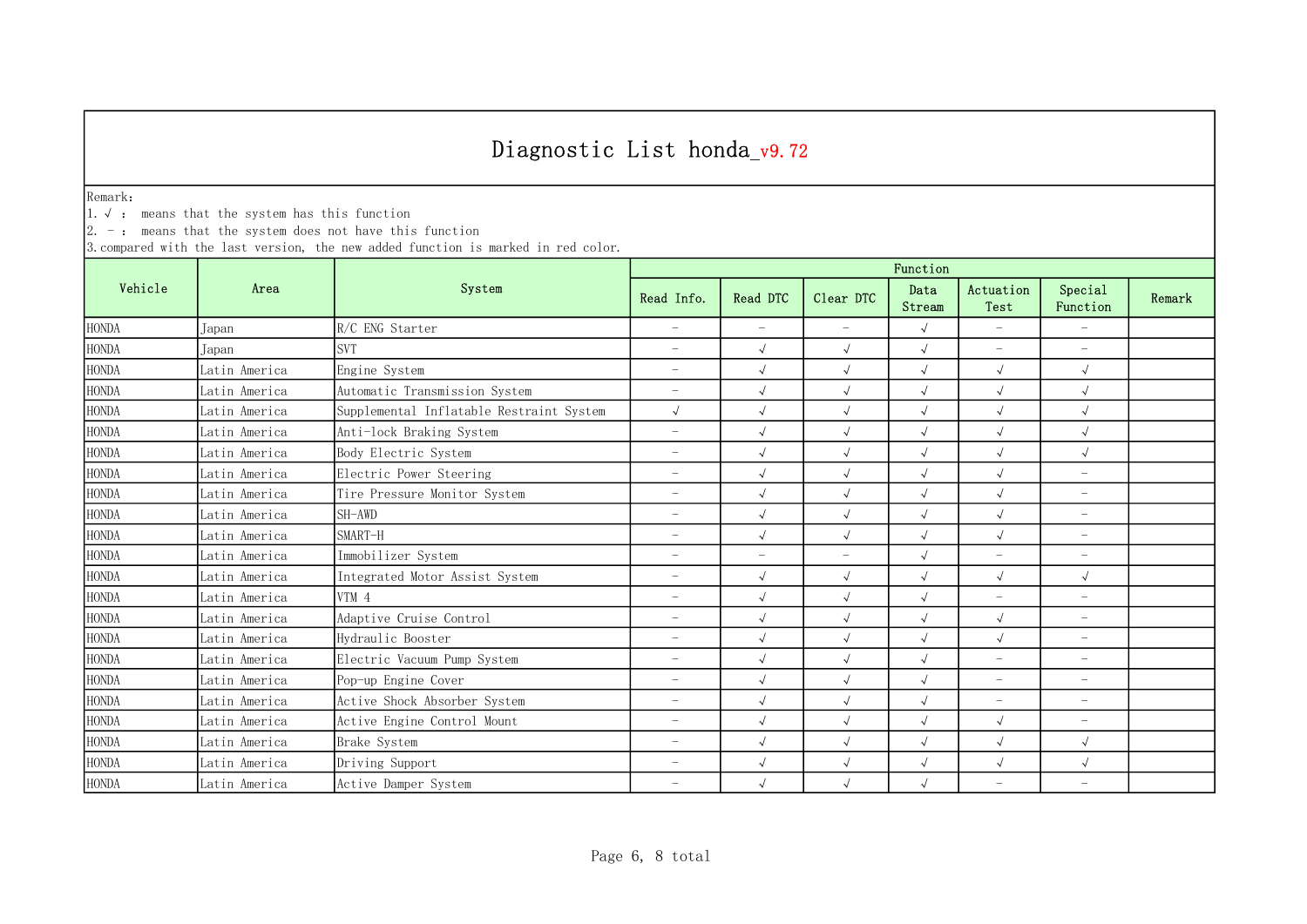Remark:

1.√ : means that the system has this function

 $2. -:$  means that the system does not have this function

|              |               | System                                   | Function                 |                          |                          |                          |                          |                          |        |  |
|--------------|---------------|------------------------------------------|--------------------------|--------------------------|--------------------------|--------------------------|--------------------------|--------------------------|--------|--|
| Vehicle      | Area          |                                          | Read Info.               | Read DTC                 | Clear DTC                | Data<br>Stream           | Actuation<br>Test        | Special<br>Function      | Remark |  |
| <b>HONDA</b> | Latin America | Real Time AWD                            | $\overline{\phantom{0}}$ | $\sqrt{ }$               | $\sqrt{}$                | $\sqrt{ }$               | $\overline{\phantom{a}}$ | $\sqrt{ }$               |        |  |
| <b>HONDA</b> | Latin America | Acoustic Vehicle Alerting System         | $\overline{\phantom{0}}$ | $\sqrt{ }$               | $\sqrt{ }$               | $\sqrt{ }$               | $\overline{\phantom{m}}$ | $\overline{\phantom{0}}$ |        |  |
| <b>HONDA</b> | Latin America | CAN Gateway                              | $\overline{\phantom{0}}$ | $\sqrt{ }$               | $\sqrt{ }$               | $\overline{\phantom{m}}$ | $\overline{\phantom{m}}$ | $\overline{\phantom{0}}$ |        |  |
| <b>HONDA</b> | Latin America | Precision All Wheel Steer                | $\overline{\phantom{0}}$ | $\sqrt{ }$               | $\sqrt{ }$               | $\sqrt{ }$               | $\sqrt{ }$               | $\sqrt{2}$               |        |  |
| <b>HONDA</b> | Latin America | <b>EDLC</b>                              | $\overline{\phantom{0}}$ | $\sqrt{ }$               | $\sqrt{ }$               | $\sqrt{ }$               | $\sqrt{ }$               | $\overline{\phantom{m}}$ |        |  |
| <b>HONDA</b> | Latin America | Active Engine Control Mount              | $\overline{\phantom{0}}$ | $\sqrt{ }$               | $\sqrt{ }$               | $\sqrt{ }$               | $\sqrt{ }$               | $-$                      |        |  |
| <b>HONDA</b> | Latin America | R/C ENG Starter                          | $\overline{\phantom{0}}$ |                          | $\overline{\phantom{0}}$ | $\sqrt{ }$               | $\overline{\phantom{m}}$ | $\overline{\phantom{0}}$ |        |  |
| <b>HONDA</b> | Latin America | <b>SVT</b>                               | $\overline{\phantom{0}}$ | $\sqrt{ }$               | $\sqrt{ }$               | $\sqrt{ }$               | $\overline{\phantom{a}}$ | $\overline{\phantom{0}}$ |        |  |
| <b>HONDA</b> | United States | Engine System                            | $\overline{\phantom{0}}$ | $\sqrt{2}$               | $\sqrt{}$                | $\sqrt{ }$               | $\sqrt{ }$               | $\sqrt{}$                |        |  |
| <b>HONDA</b> | United States | Automatic Transmission System            | $\overline{\phantom{0}}$ | $\sqrt{ }$               | $\sqrt{}$                | $\sqrt{ }$               | $\sqrt{ }$               | $\sqrt{2}$               |        |  |
| <b>HONDA</b> | United States | Supplemental Inflatable Restraint System | $\sqrt{2}$               | $\sqrt{ }$               | $\sqrt{ }$               | $\sqrt{ }$               | $\sqrt{ }$               | $\sqrt{ }$               |        |  |
| <b>HONDA</b> | United States | Anti-lock Braking System                 | $\overline{\phantom{0}}$ | $\sqrt{ }$               | $\sqrt{ }$               | $\sqrt{ }$               | $\sqrt{ }$               | $\sqrt{ }$               |        |  |
| <b>HONDA</b> | United States | Body Electric System                     | $\overline{\phantom{0}}$ | $\sqrt{ }$               | $\sqrt{ }$               | $\sqrt{ }$               | $\sqrt{ }$               | $\sqrt{ }$               |        |  |
| <b>HONDA</b> | United States | Electric Power Steering                  | $\overline{\phantom{0}}$ | $\sqrt{2}$               | $\sqrt{ }$               | $\sqrt{ }$               | $\sqrt{ }$               | $\overline{\phantom{0}}$ |        |  |
| <b>HONDA</b> | United States | Tire Pressure Monitor System             | $\overline{\phantom{0}}$ | $\sqrt{ }$               | $\sqrt{ }$               | $\sqrt{ }$               | $\sqrt{ }$               | $\overline{\phantom{0}}$ |        |  |
| <b>HONDA</b> | United States | SH-AWD                                   | $\overline{\phantom{0}}$ | $\sqrt{ }$               | $\sqrt{ }$               | $\sqrt{ }$               | $\sqrt{ }$               | $\overline{\phantom{0}}$ |        |  |
| <b>HONDA</b> | United States | SMART-H                                  | $\overline{\phantom{0}}$ | $\sqrt{ }$               | $\sqrt{ }$               | $\sqrt{ }$               | $\sqrt{ }$               | $\overline{\phantom{0}}$ |        |  |
| <b>HONDA</b> | United States | Immobilizer System                       | $\overline{\phantom{0}}$ | $\overline{\phantom{0}}$ | $\overline{\phantom{0}}$ | $\sqrt{ }$               | $\overline{\phantom{m}}$ | $\overline{\phantom{0}}$ |        |  |
| <b>HONDA</b> | United States | Integrated Motor Assist System           | $\overline{\phantom{0}}$ | $\sqrt{ }$               | $\sqrt{2}$               | $\sqrt{ }$               | $\sqrt{ }$               | $\sqrt{2}$               |        |  |
| <b>HONDA</b> | United States | VTM <sub>4</sub>                         | $\overline{\phantom{0}}$ | $\sqrt{ }$               | $\sqrt{ }$               | $\sqrt{ }$               | $\overline{\phantom{0}}$ | $\overline{a}$           |        |  |
| <b>HONDA</b> | United States | Adaptive Cruise Control                  | $\overline{\phantom{0}}$ | $\sqrt{ }$               | $\sqrt{ }$               | $\sqrt{ }$               | $\sqrt{ }$               | $\overline{\phantom{0}}$ |        |  |
| <b>HONDA</b> | United States | Hydraulic Booster                        | $\overline{\phantom{0}}$ | $\sqrt{ }$               | $\sqrt{ }$               | $\checkmark$             | $\sqrt{}$                | $-$                      |        |  |
| <b>HONDA</b> | United States | Electric Vacuum Pump System              | $\overline{\phantom{0}}$ | $\sqrt{ }$               | $\sqrt{ }$               | $\sqrt{ }$               | $\overline{\phantom{a}}$ | $\overline{\phantom{0}}$ |        |  |